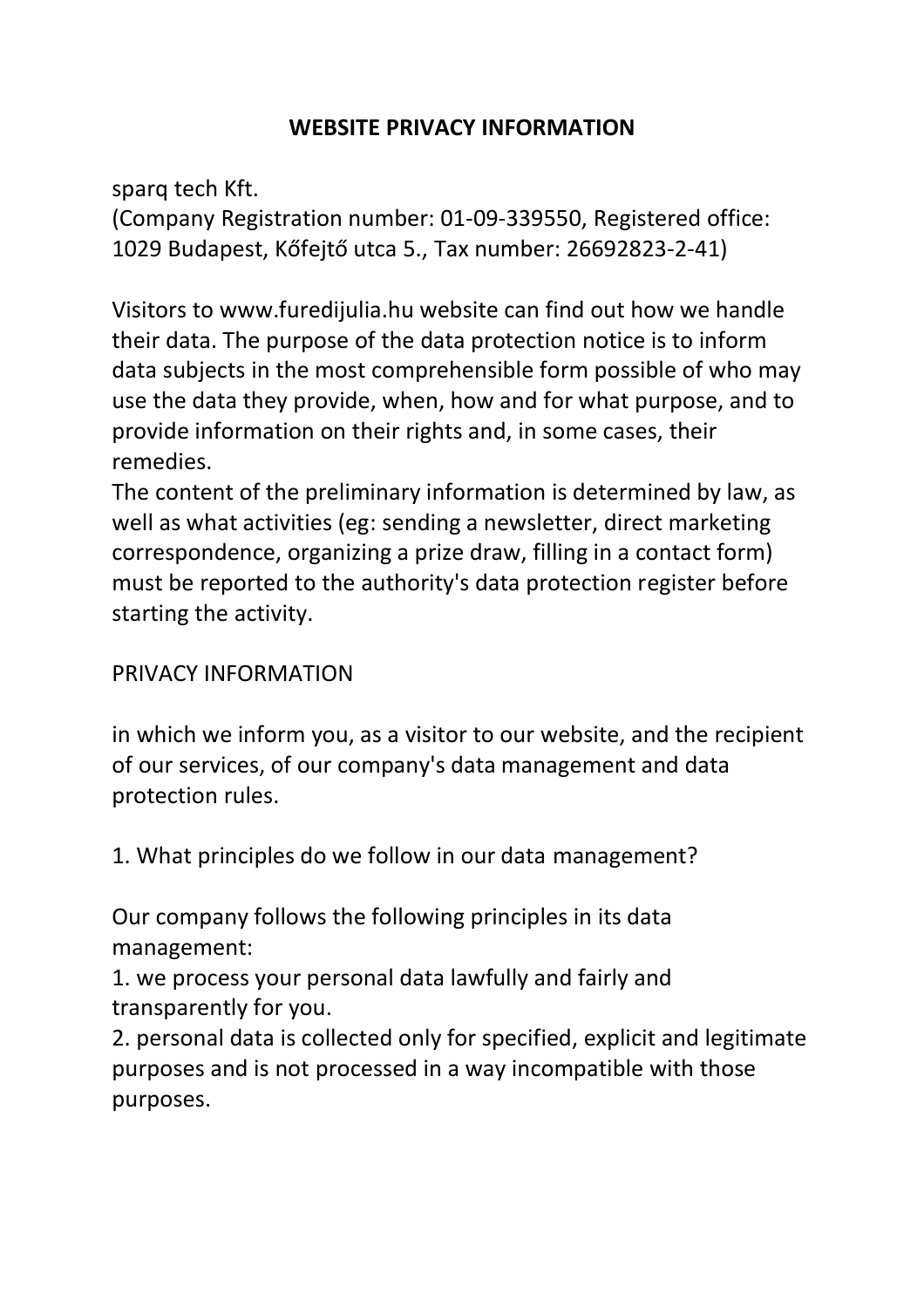3. the personal data we collect and process are appropriate and relevant to the purposes of the data processing and are limited to what is necessary.

4. Our company will take all reasonable measures to ensure that the data we process is accurate and, where necessary, up-to-date, and inaccurate personal data will be deleted or corrected immediately. 5. we store personal data in a form that identifies you only for the time necessary to achieve the purposes for which the personal data are processed.

6. ensure that personal data is adequately protected against unauthorized or unlawful processing, accidental loss, destruction or damage to personal data by applying appropriate technical and organizational measures.

Our company provides your personal information

1. we handle, collect, record, organize, store and use, with your prior informed consent and only to the extent necessary and in any case for the purpose for which it is intended.

2. In some cases, the processing of your data is based on legal regulations and is mandatory, in which case we draw your attention to this fact.

3. or, in certain cases, the processing of your personal data is in the legitimate interest of our Company or a third party, such as the operation, development and security of our website.

2. Website operator

The name of the Company: sparq tech kft.

Contact person: dr. Júlia Füredi

The registered office of the Company: 1029 Budapest, Kőfejtő utca 5.

Phone number: +36 30 5206090

E-mail address: hello@furedijulia.hu

Our tax number: 26692823-2-41

Our company registration number is 01-09-339550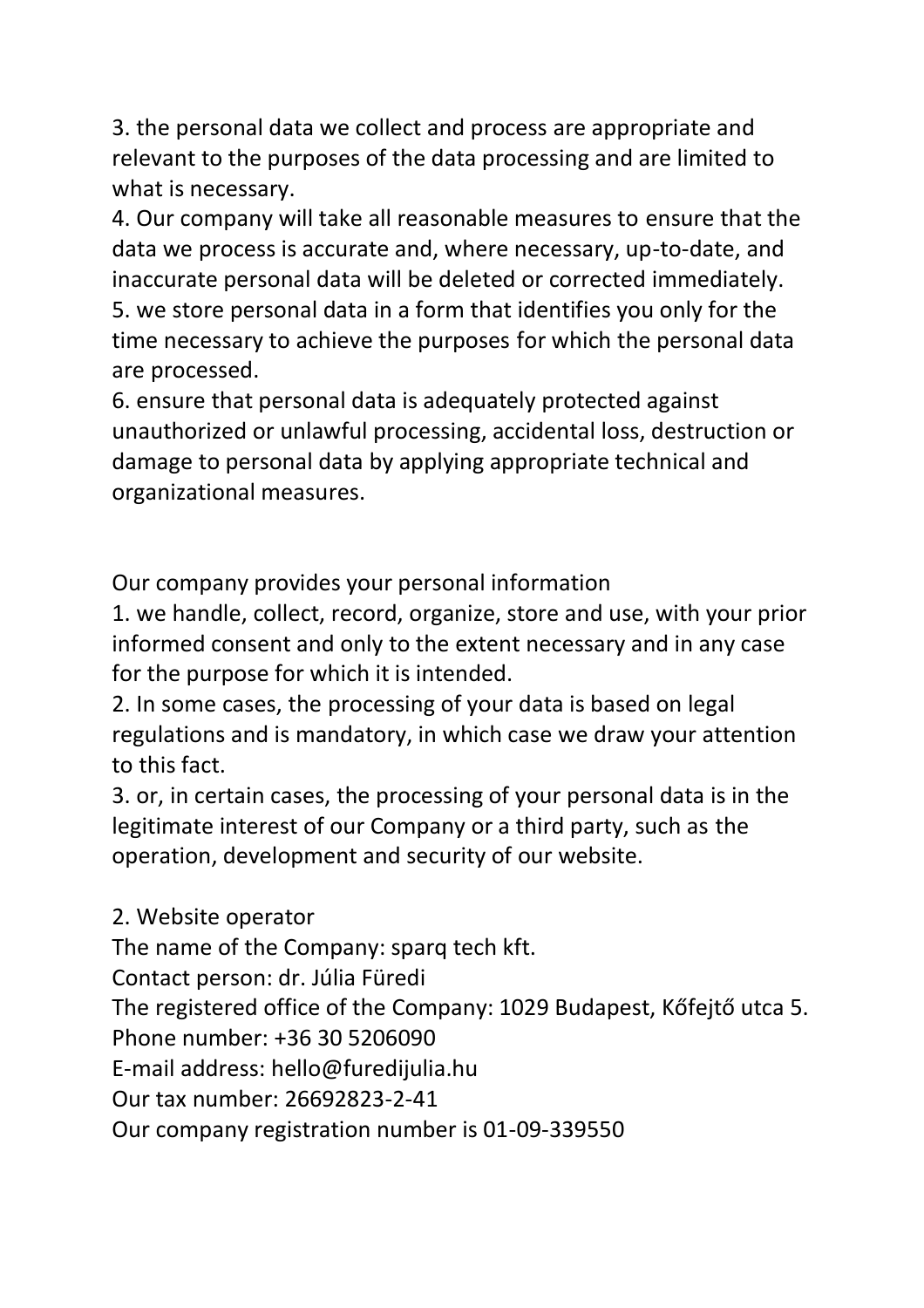The Company is not required to appoint a Data Protection Officer under Article 37 of the GDPR.

In order to provide high-quality service to our customers, our company uses the following data processors:

| Data managea by the company.<br>Name of the<br>activity and<br>purpose of the<br>data<br>management | Legal basis                                                                                                                                                                                                                                                                                           | Data<br>managed                                                                                                                                                                                                            | Duration |
|-----------------------------------------------------------------------------------------------------|-------------------------------------------------------------------------------------------------------------------------------------------------------------------------------------------------------------------------------------------------------------------------------------------------------|----------------------------------------------------------------------------------------------------------------------------------------------------------------------------------------------------------------------------|----------|
| Visit website                                                                                       | The aim is to<br>ensure the<br>proper and<br>high-quality<br>operation of<br>the website,<br>controlling<br>and<br>improving<br>the quality<br>of our<br>services,<br>identification<br>of malicious<br>visitors<br>attacking our<br>website,<br>to measure<br>attendance,<br>statistical<br>purposes | Our<br>company<br>has a<br>legitimate<br>interest in<br>an IP<br>address<br>the date of<br>the visit<br>details of<br>the<br>subpages<br>visited,<br>the type of<br>operating<br>system and<br>browser<br>you are<br>using | 30 days  |

## Data managed by the Company: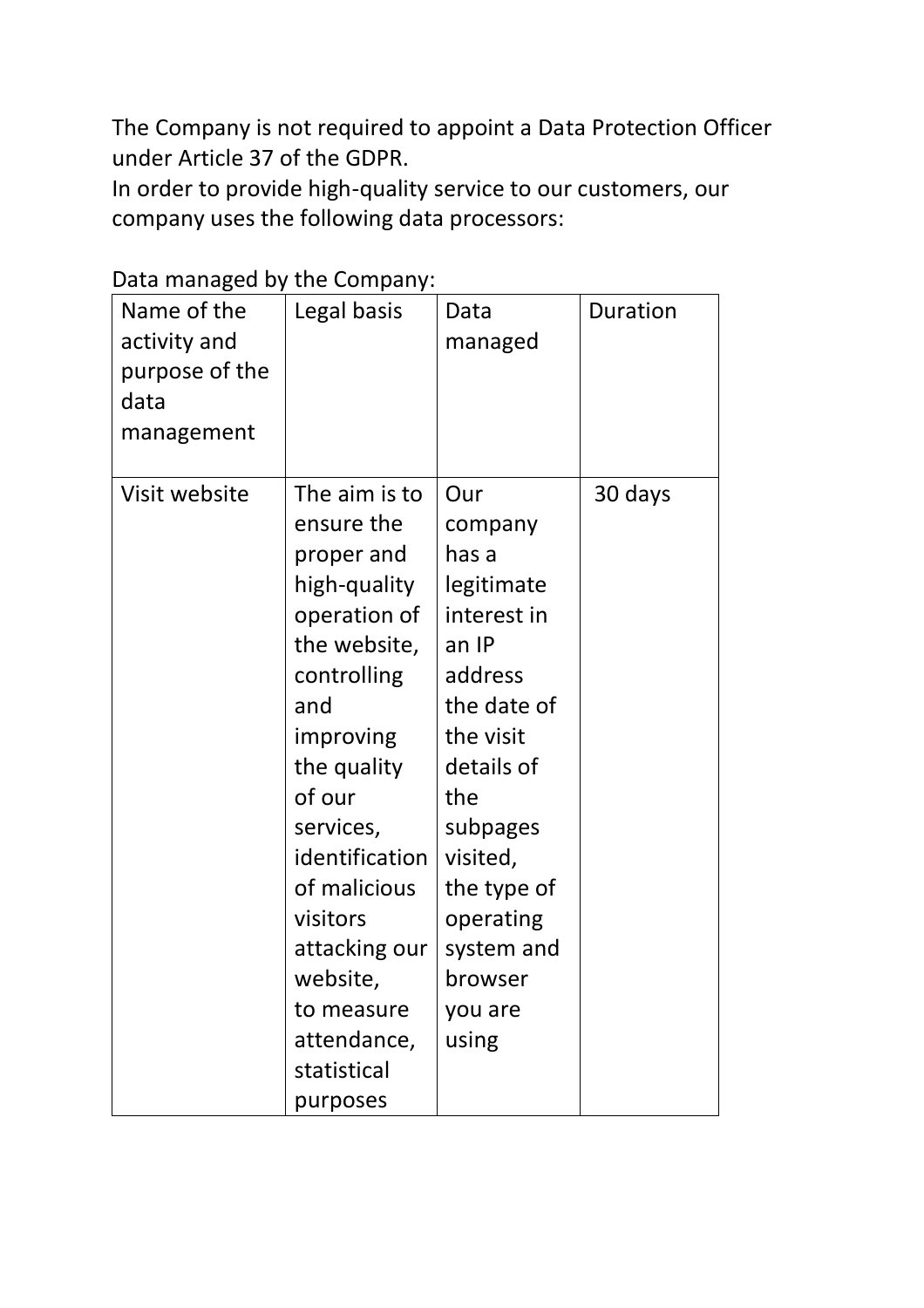| Registration on | The goal is to | consent      | until the    |
|-----------------|----------------|--------------|--------------|
| the website     | provide our    | surname,     | registration |
|                 | visitors with  | first name   | is cancelled |
|                 | a more         | e-mail       | or the       |
|                 | complete       | address      | consent is   |
|                 | user           |              | revoked      |
|                 | experience     |              |              |
|                 | notice of      |              |              |
|                 | downtime,      |              |              |
|                 | changes in     |              |              |
|                 | the contact    |              |              |
|                 | details of our |              |              |
|                 | company        |              |              |
| Newsletter      | Contact        | full name,   | until you    |
| service         | We will        | e-mail       | unsubscribe  |
|                 | notify you of  | address      | from the     |
|                 | new            | other        | newsletter   |
|                 | promotions     | optional     |              |
|                 | and new        | information, |              |
|                 | products       | e.g. area of |              |
|                 |                | interest,    |              |
|                 |                | place of     |              |
|                 |                | residence,   |              |
| Administration, | responding     | full name    | 5 years      |
| complaint       | to a           | e-mail       |              |
|                 | comment or     | address,     |              |
|                 | complaint,     | telephone    |              |
|                 | legal          | number,      |              |
|                 | obligation     | mailing      |              |
|                 |                | address,     |              |
|                 |                | other        |              |
|                 |                | personal     |              |
|                 |                | message      |              |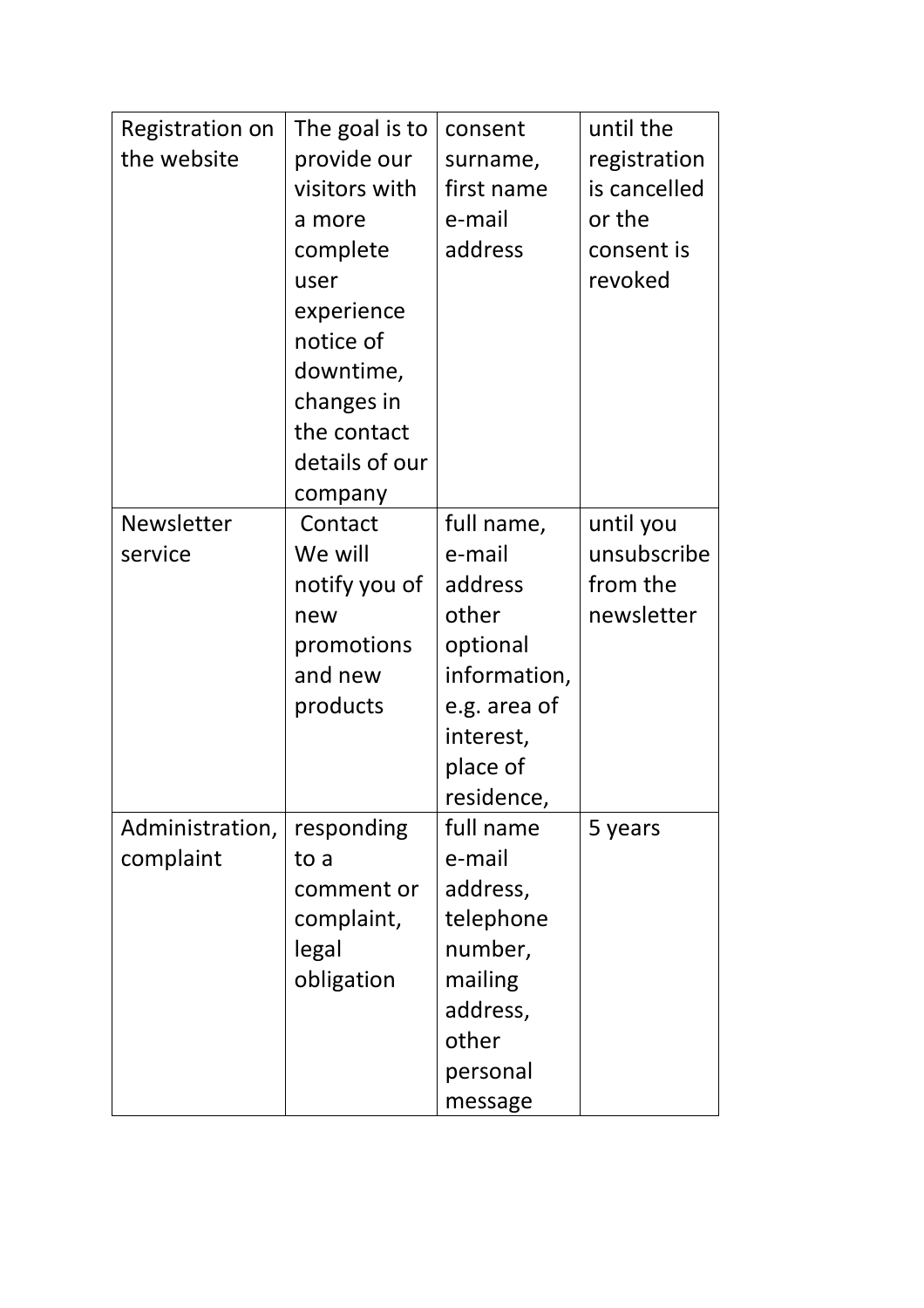We only ask our website visitors for their personal information if they want to register, log in or contact us.

We may not combine the personal information you provide in connection with the use of our registration or marketing services, and we are not primarily intended to identify our visitors. If you have any questions regarding data management, you can request further information and reply to us by e-mail at hello@furedijulia.hu or at the above postal address, within 30 days (maximum within 1 month) will be sent to the contact details you have provided.

3. What are cookies and how do we handle them?

Cookies are small data files ("cookies") that are transmitted to your computer via a website using a website that is saved and stored by your internet browser. Most of the most commonly used Internet browsers (Chrome, Firefox, etc.) accept and allow the download and use of cookies by default, but it is up to you to refuse or disable them by changing your browser settings, or to delete cookies already stored on your computer. can delete. For more information on the use of cookies, see the "help" menu item in each browser. There are cookies that do not require your prior consent. Our website provides brief information about these when you start your first visit, such as authentication, multimedia player, load balancing, user interface customization session cookies, and user-centric security cookies.

Our company will inform you about the cookies that require consent - if the data processing starts already by visiting the site - at the beginning of the first visit and we will ask for your consent. Our company does not use or allow cookies that allow third parties to collect data without your consent.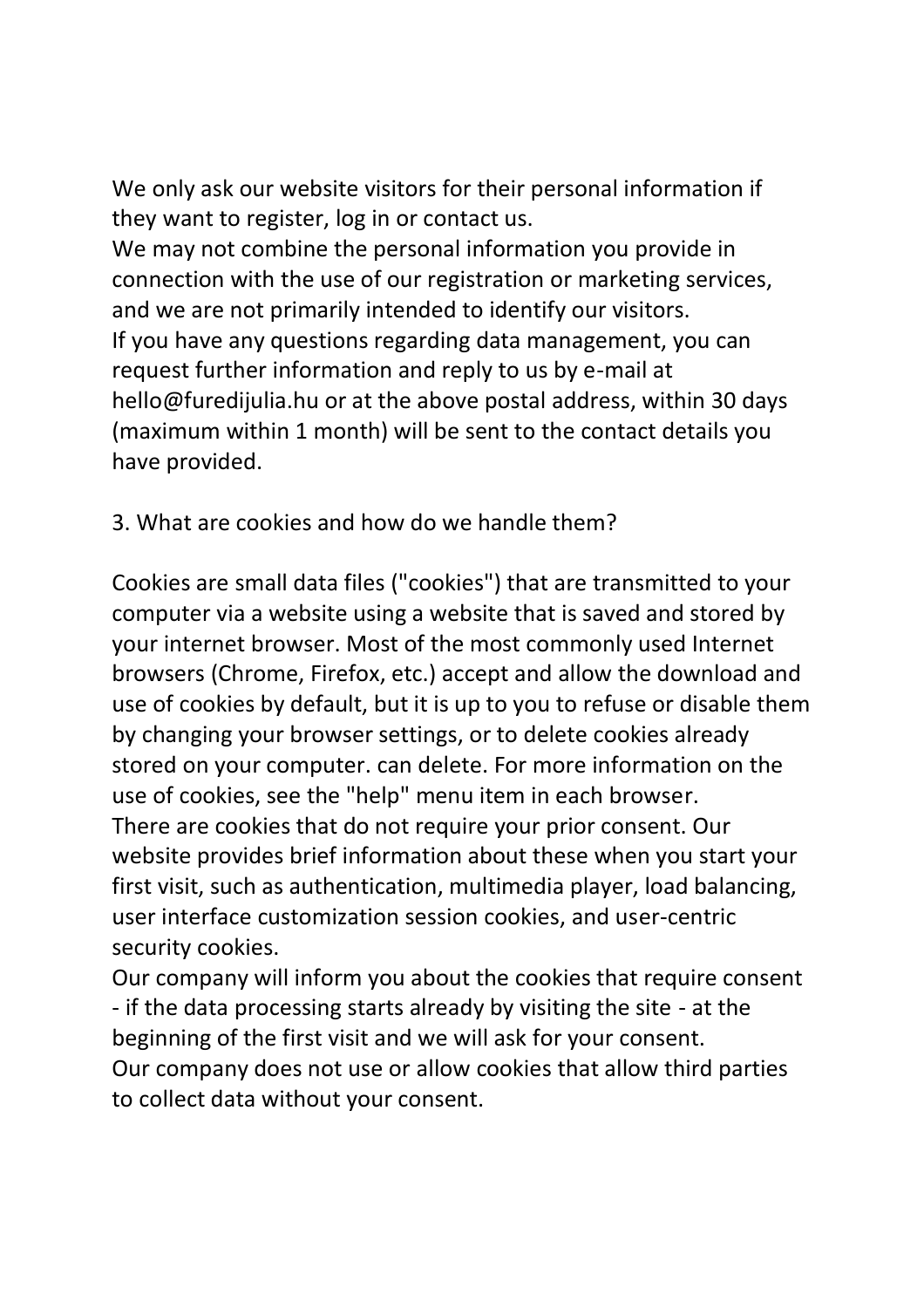Acceptance of cookies is not mandatory, however, our Company is not responsible if, in the absence of cookies, our website may not function as expected.

What cookies do we use?

| <b>Type</b>                                       | Consent                                                                      | Description                                    | Purpose                                                                                                                                       | Validity        |
|---------------------------------------------------|------------------------------------------------------------------------------|------------------------------------------------|-----------------------------------------------------------------------------------------------------------------------------------------------|-----------------|
| system<br>cookies                                 | not required                                                                 | a web<br>application                           | firewall                                                                                                                                      |                 |
| session<br>cookie                                 |                                                                              | to prevent<br>abuse of<br>cross-<br>references | to ensure<br>the<br>operation<br>of the<br>website<br>browser                                                                                 | session<br>ends |
| tracking<br>cookie                                | requires<br>personalization                                                  | to remember<br>your settings                   | increase<br>the<br>efficiency<br>of our<br>service                                                                                            | 1-730<br>days   |
| tracking<br>cookies<br>(from<br>third<br>parties) | does not<br>require<br>identification<br>of new<br>sessions and<br>visitors, |                                                | Google<br>Analytics<br>web<br>tracking<br>service is<br>saved<br>when you<br>visit a<br>website<br>connected<br>to third<br>party<br>services | 1440<br>min     |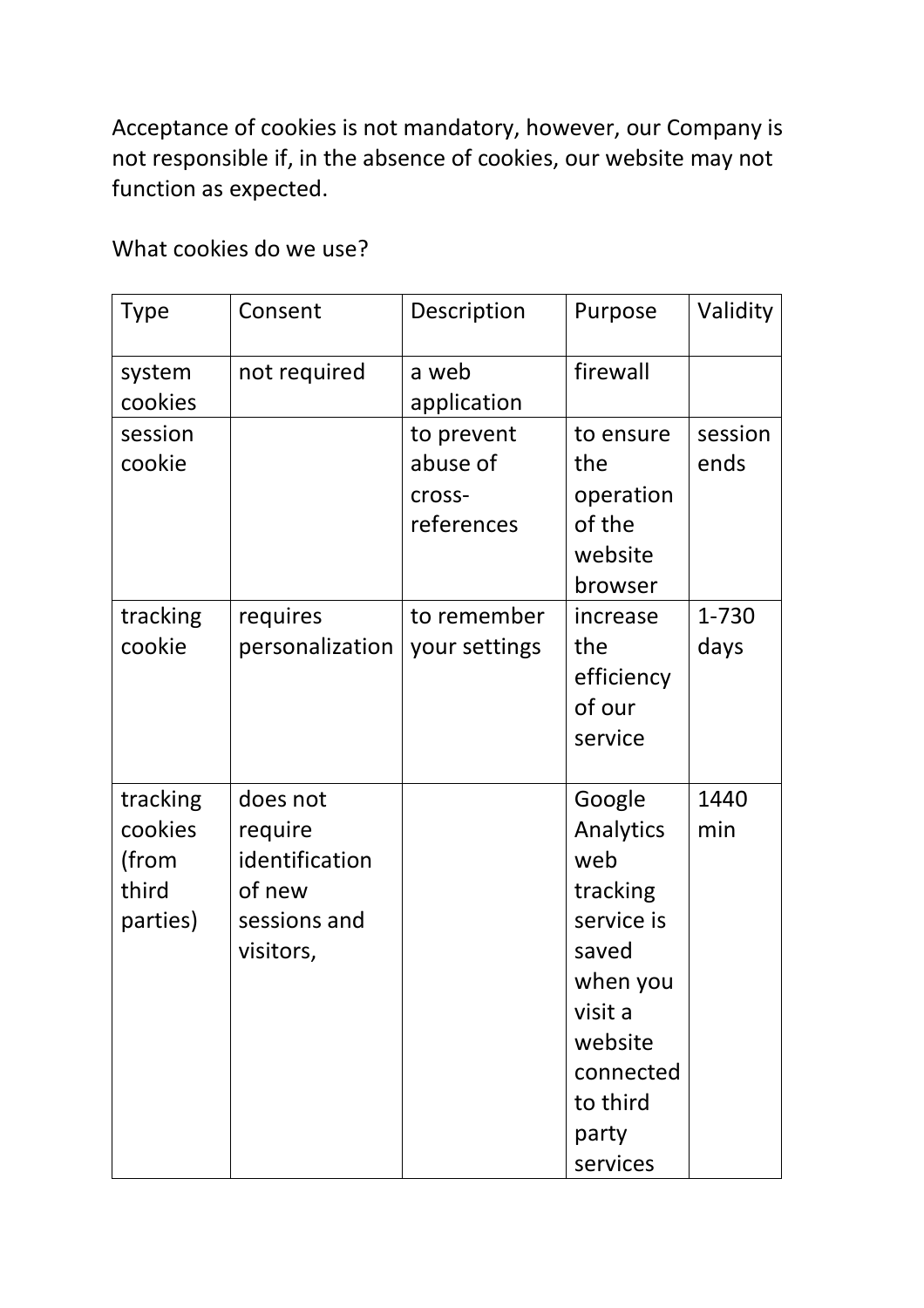|  | (e.g.<br>Google) |  |
|--|------------------|--|
|--|------------------|--|

Details about the third party cookie are here https://www.google.com/policies/technologies/types/ and about privacy here https://www.google.com/analytics/learn/privacy.html ? hl = en you can read

4. What else do you need to know about our data management related to our website?

You voluntarily provide personal information to us during registration or contact with our Company, which is why we ask you to gradually ensure the accuracy, correctness and accuracy of your information, as you are responsible for it. Incorrect, inaccurate or incomplete information may prevent us from using our services. If you provide personal information other than your own, we will assume that you have the necessary authority to do so. You can withdraw your consent to data management at any time free of charge

- by canceling the registration,
- by withdrawing consent to data processing, or

• by withdrawing or requesting consent to the processing or use of any data that must be completed during registration.

For technical reasons, we undertake to register the withdrawal of consent for a period of… days, however, we draw your attention to the fact that we may process certain data after the withdrawal of consent in order to fulfill our legal obligation or enforce our legitimate interests.

In the event of the use of misleading personal data, or if one of our visitors commits a criminal offense or attacks our Company's system, we will immediately delete or, if necessary, retain your data for the duration of the civil liability or criminal proceedings.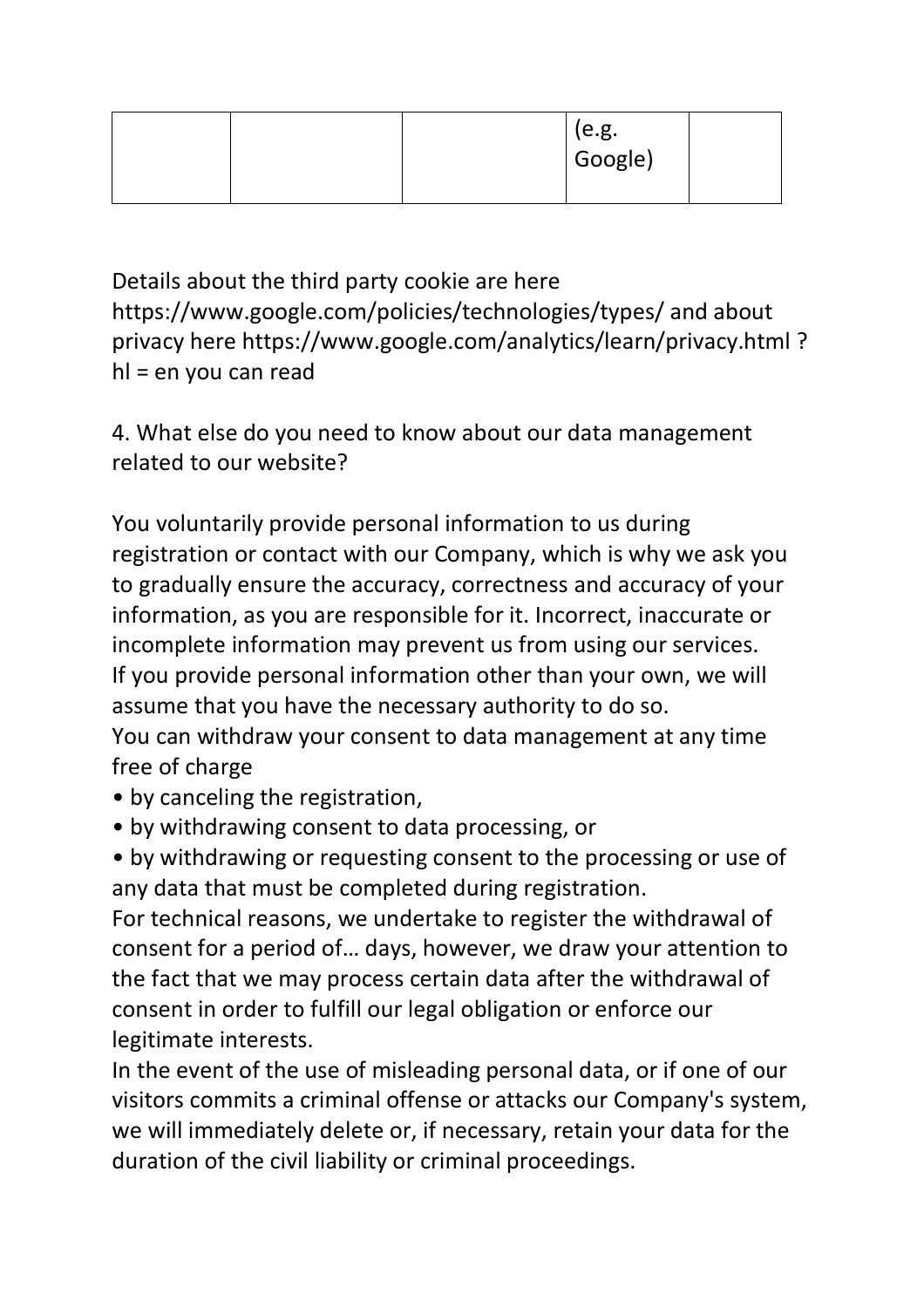5. What do you need to know about our data management for direct marketing and newsletter purposes?

You may consent to the use of your personal data for marketing purposes by making a statement during registration or by later modifying your personal information stored on the newsletter and / or direct marketing registration interface (ie: by expressly expressing your intention to consent). In this case, until your consent is revoked, we will also process your data for direct marketing and / or newsletter purposes and will send you advertising and other items as well as information and offers and / or newsletters (Section 6 of the Grtv.).

You can submit your consent for direct marketing and the newsletter together or separately, or you can withdraw it free of charge at any time.

In all cases, the cancellation of the registration will be revoked we warn. Withdrawal of consent to data management for direct marketing and / or newsletter purposes is not to be construed as withdrawal of consent to data management for our website. In the case of contributions, each contribution is for a specific purpose, so registering for tomorrow and subscribing to the newsletter are two separate purposes, two separate databases, the two cannot be linked.

We undertake to register the revocation or cancellation of individual contributions with a deadline of 3 (three) days for technical reasons.

6. Other data management issues

We may only transfer your data within the limits set by law, and in the case of our data processors, we ensure that your personal data may not be used for purposes contrary to your consent. See section 2 for more information.

Our company does not transfer data abroad.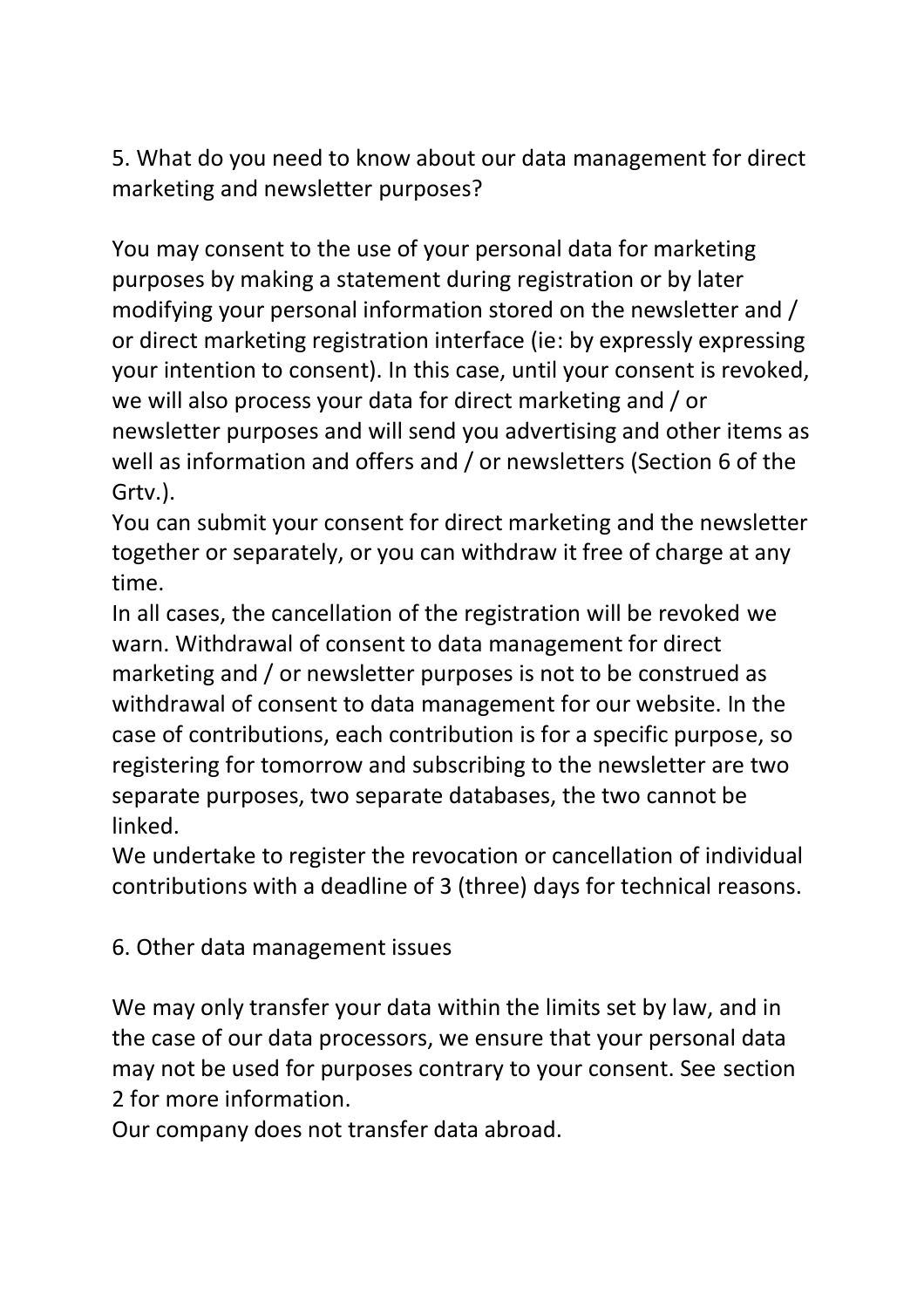The Court, the Public Prosecutor's Office and other authorities (eg police, tax office, National Data Protection and Freedom of Information Authority) may contact our Company for information, disclosure or provision of documents. In these cases, we must comply with our obligation to provide information, but only to the extent strictly necessary to achieve the purpose of the request. Contributors and employees of our company involved in data management and data processing are entitled to access your personal data to a predetermined extent, subject to the obligation of confidentiality.

We protect your personal information through appropriate technical and other measures and ensure the security and availability of your information, as well as protect it from unauthorized access, alteration, damage or disclosure, and any other unauthorized use. As part of organizational measures, we control physical access to our buildings, train our employees on an ongoing basis, and keep paperbased documents secure. We use encryption, password protection and anti-virus software as part of our technical measures. However, please note that data transmission over the Internet is not considered to be a completely secure data transmission. Our company makes every effort to make our processes as secure as possible, but we cannot take full responsibility for the transmission of data through our website, but we adhere to strict standards regarding the security of your data and the prevention of unauthorized access to the data we receive from our Company. With regard to security issues, we ask that you help us to carefully preserve your existing access password to our website and not to share this password with anyone.

7. What are your rights and remedies?

You are about data management

- request information
- request the correction, modification, supplementation of their personal data processed by us,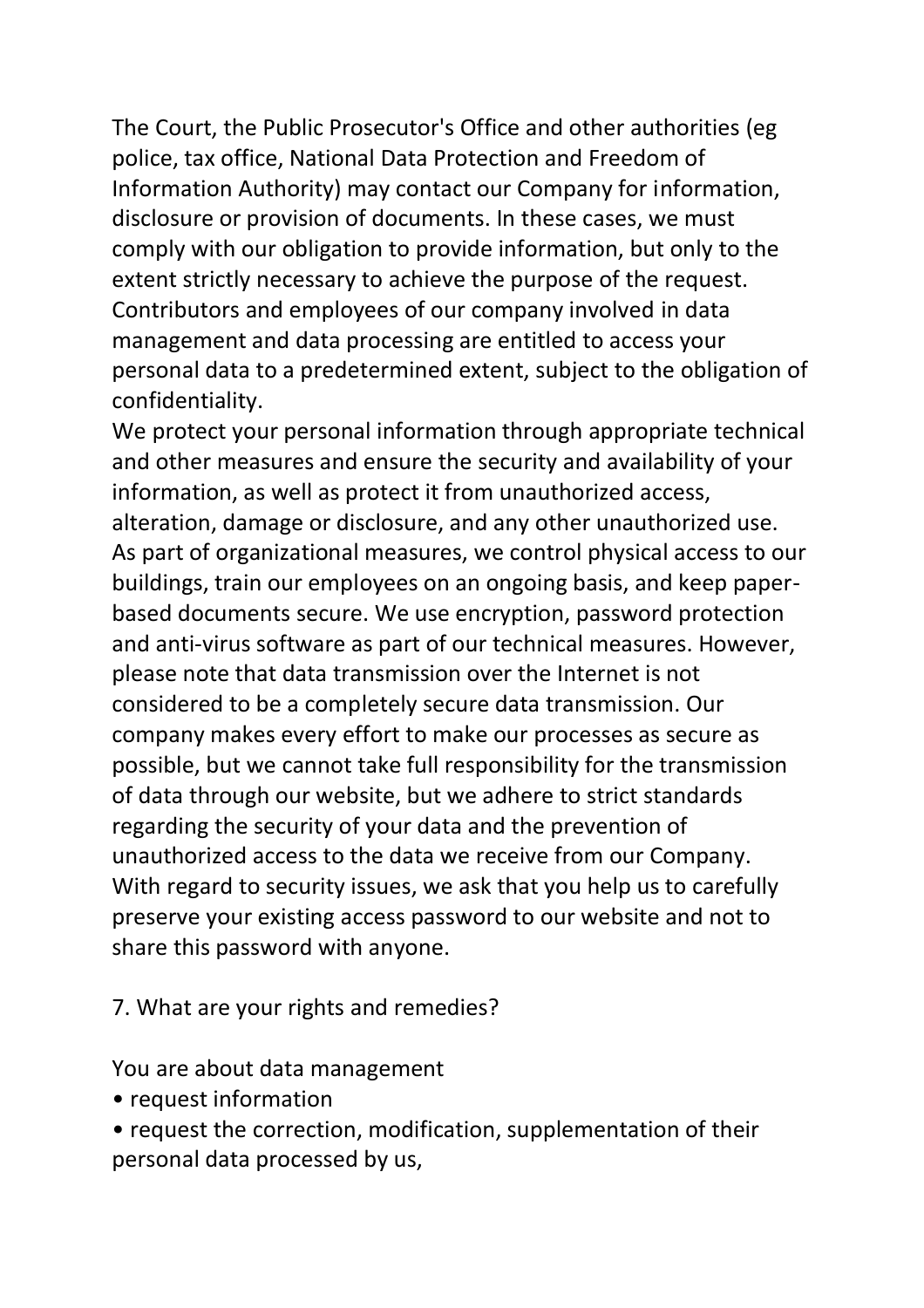• protest against the processing of data and request the deletion and blocking of your data (except for mandatory data processing),

• you can seek legal redress,

• you can file a complaint or initiate proceedings with the supervisory authority (https://naih.hu/panaszuegyintezesrendje.html).

Supervisory Authority: National Data Protection and Freedom of Information Authority

- Headquarters: 1125 Budapest, Szilágyi Erzsébet avenue 22 / c.
- Mailing address: 1530 Budapest, Pf .: 5.
- Phone: +36 (1) 391-1400
- Fax: +36 (1) 391-1410
- E-mail: ugyfelszolgalat@naih.hu

Website: https: //naih.hu/

At your request, we will provide you with information about the data that we handle or that we process - or our authorized data processor.

- your data,
- their source.
- the purpose and legal basis of the data processing,

• its duration and, if this is not possible, the criteria for determining this duration,

• the name and address of our data processors and their activities related to data management,

• the circumstances and effects of data protection incidents and the measures we take to deal with them, and

• the legal basis and recipient of the transfer of your personal data. We will provide our information within the shortest time from the submission of the application, within 3 (three) days (but not more than 1 month). The information is free of charge unless you have already submitted an information request to us for the same data set in the current year. Reimbursement of costs already paid by you will be refunded if the data has been processed unlawfully or a request for information has led to a correction. We may refuse to provide information only in cases provided by law, indicating the place of law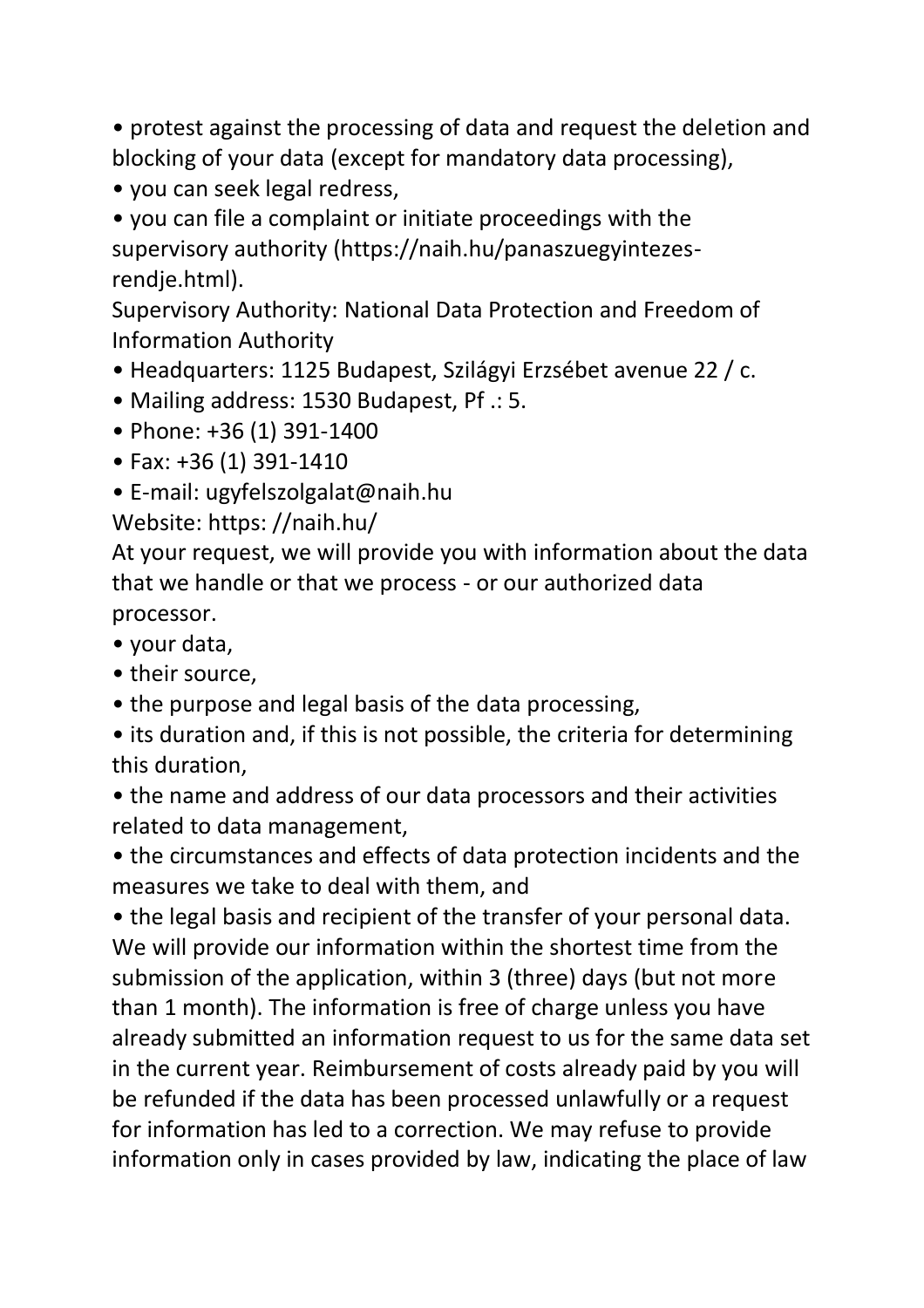and providing information on the possibility of legal redress or recourse to the Authority.

Our company will notify you of the rectification, blocking, marking and deletion of personal data, as well as to all those to whom the data has previously been transmitted for data processing purposes, unless failure to do so is your right. and does not harm his interests. If we do not comply with your request for rectification, blocking or cancellation, we will provide the reasons for our rejection in writing or electronically with your consent within 3 (three) days of receiving the request and inform you of the legal remedy, and the possibility of recourse to the Authority.

If you object to the processing of your personal data, we will investigate the objection as soon as possible, within 3 (three) days (but not more than 1 month) of the submission of the application, and we will inform you in writing of our decision. If we have decided that your objection is well-founded, we will terminate the processing of data, including further data collection and data transfer, and block the data, and will notify all persons to whom the personal data affected by the objection have been taken of the objection and the action taken. previously transmitted and who are obliged to take action to enforce the right to protest.

We will refuse to comply with your request if we prove that the processing is justified by compelling legitimate reasons which take precedence over your interests, rights and freedoms or which relate to the submission, enforcement or defense of legal claims. If you do not agree with our decision or if we miss the deadline, you can go to court within 30 days of being notified of the decision or the last day of the deadline.

Data protection lawsuits fall within the jurisdiction of the tribunal, which may, at the option of the data subject, be sued in the court of the data subject's domicile or residence. A foreign national may also lodge a complaint with the competent supervisory authority of his or her place of residence.